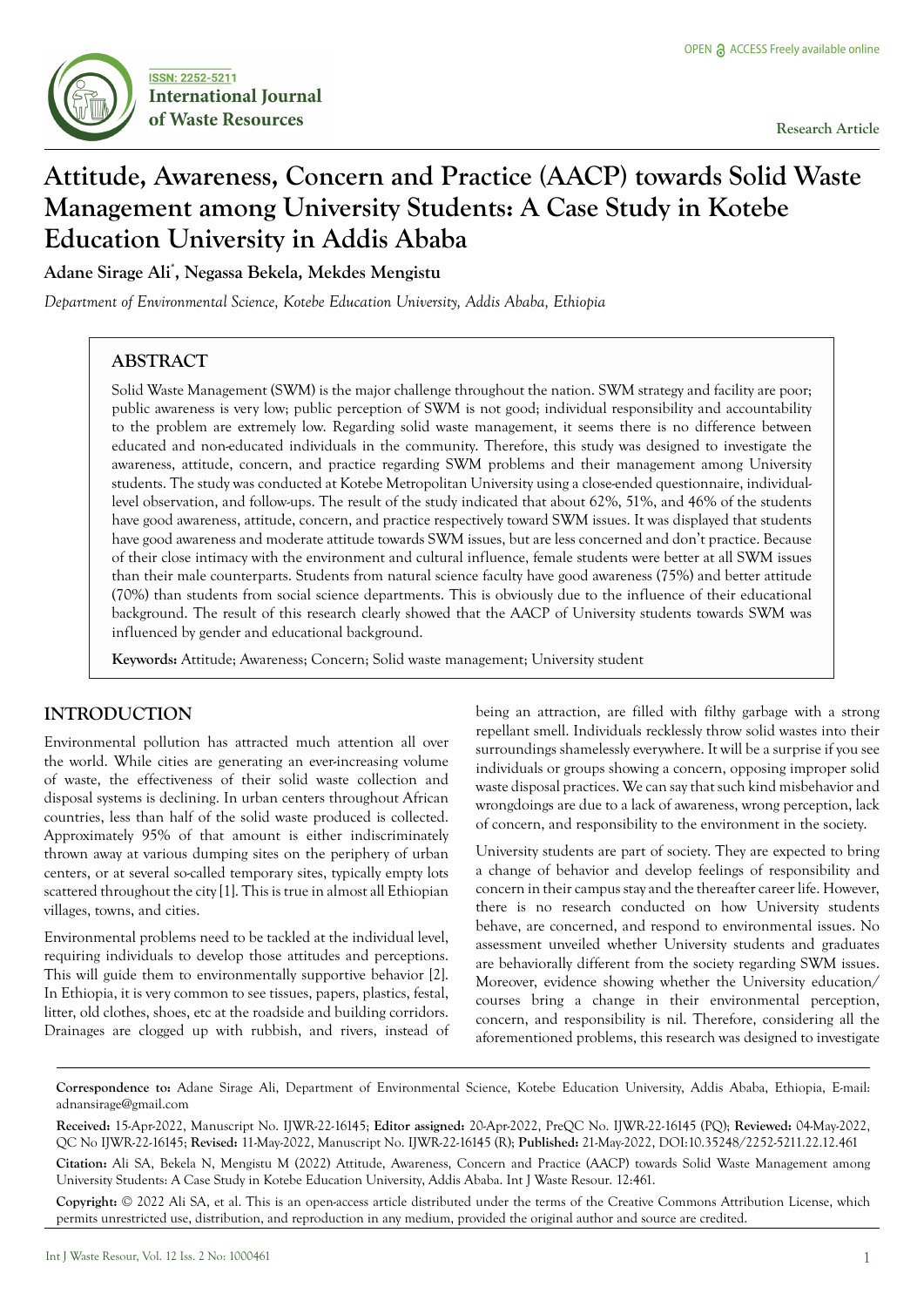the attitudes, awareness status, concerns, and practices regarding SWM issues among University students in Ethiopia.

#### **Research questions**

This study addresses the following research questions:

1. What is the students' level of awareness, attitude, concern, and practice about the environment?

2. Does students' educational background affect the four dimensions of environmental issues?

3. What is the relationship between the students' level of awareness, attitude, concern andpractice towards the environment?

4. Is gender a factor in students' actions towards the environment?

## **METHODOLOGY**

### **Sampling design, sample size, and sampling techniques**

All required data for this study were collected only from primary sources at Kotebe Metropolitan Education University. The data were collected in two ways: using a questionnaire and individual level observation (follow-up).

### **Data collection technique**

Different scales of the close-ended self-administered questionnaire were used. The questionnaire consisted of 16 items distributed into four dimensions: Attitude (A) (4 items), Awareness (A) (4 items), Concern for solid wastes (C) (4 items), and Practices (P) toward SWM issues (4 items). The items in the questionnaire were a type of "YES or NO" question. Students were stratified by gender and college (Natural Science (Natural) and Social Science base students (Social)). The sample size (n) was determined from a known student population of about 3,000 using the following formula.

 $n = (Z\alpha/2)^2 p (1-p)$ 

 $d<sup>2</sup>$ 

Where,  $(Z\alpha/2)$ =Reliability coefficient=1.96

n=Sample size

p=50% this is because similar studies will be difficult to find

d=Assumed marginal error (5%)

10% non-response rate will be added

A total of 384 students were used to estimate "n" with 95% confidence. Correction for the small finite population was not made (Table 1).

**Table 1:** Sample size (n) specification.

| Gender | Natural science<br>departments (n) | Social science<br>departments (n) |  |
|--------|------------------------------------|-----------------------------------|--|
| Male   | 96                                 | 96                                |  |
| Female | 96                                 | 96                                |  |
| Total  | 192                                | 192                               |  |

After the sample size (n) was determined, data were collected from students selected through stratified random sampling.<br>don't care about solid waste management.

#### **Individual-level observation**

For the individual-based follow-up observation, about half the number of students (200) was randomly chosen from the total sample size. Data collectors were following up on randomly selected students' practices and concerns for two weeks. Specific activities such as how they dispose of solid wastes, how they respond when they see somebody disposing of wastes improperly; do they pick solid wastes on their way; do they show a positive attitude towards somebody picking waste or cleaning the area etc. were carefully registered.

# **RESULTS AND DISCUSSION**

## **AACP of students from natural science and social science colleges on SWM issues**

AACP of natural science and non-natural science faculty students towards SWM issues were compared and the result showed that students from natural science outperformed much better than students from other faculties in all the four dimensions of the selected criteria. The result was statistically significant (p<0.05). For instance, about 75% and 70% of students from natural science students have good awareness and high attitude toward SWM respectively; whereas students from non-natural science departments, only about 59% and 53% of them have good awareness and attitude respectively (Figure 1). A research finding showed that students who have environmental educational background develop a high level of awareness and a strong attitude towards environmental issues [3].



The reason behind this is clear and acceptable. Students from natural science bases got the chance to develop a good attitude and awareness of SWM issues because they took environmental science courses directly or indirectly as a subject in high schools and the University and this equipped them with good knowledge of the environment and feelings of concern. Pearson correlation, the coefficient was set at  $r=1$ , p<0.05, showed a strong relationship between awareness, attitude, and practice. Many researchers revealed the relationship between environmental knowledge (awareness) and environmental behavior (practice) [4-6]. However, it is also indicated that environmental knowledge is not enough component for positive environmental behavior [7,8].

Another interesting issue is that students from non-natural science bases are not concerned and behaviorally not good regarding SWM issues (less than 45%). They recklessly dispose of solid wastes and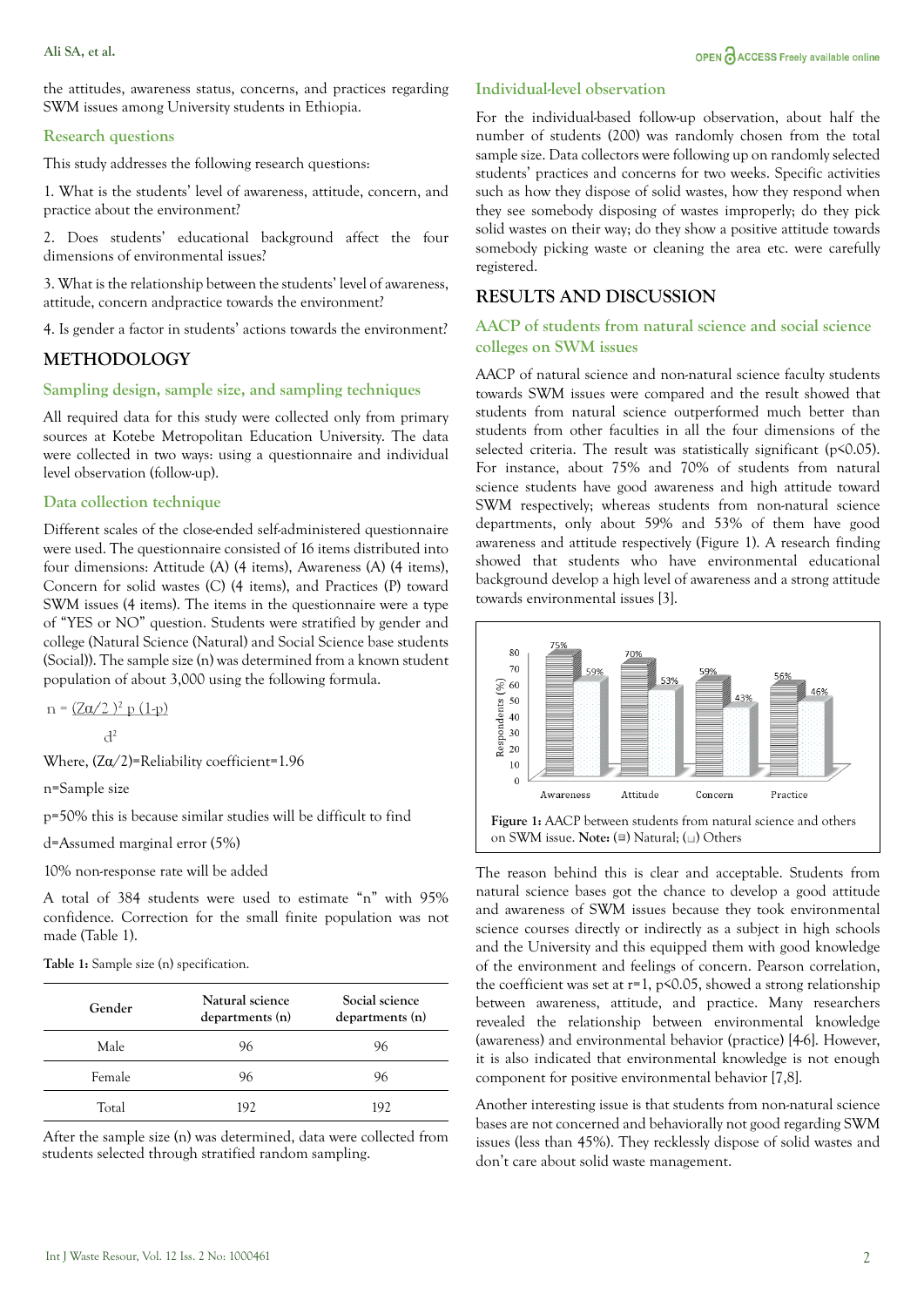## OPEN CACCESS Freely available online

## **AACP towards SWM issues between female and male students in the University**

The data generated were also used to see the differences in AACP of female and male students towards SMW issues. As it can be seen from the following graph (Figure 2), female University students were better than male students in all the tested dimensions towards SWM. The majority of the female students showed a good attitude (65%) and awareness (71) towards SWM issues; whereas only 63% and 58 % of the male students showed similar attitudes and awareness respectively. However, the variation in AACP between males and females was not statistically significant (P>0.05). It was not possible to establish a strong correlation between AACP and the gender identity of the respondents (r=0.49, p>0.05). A study by Ayodeji [9] showed that secondary school students from the sampled zones were aware of waste problems and possible consequences on their school compounds, but possessed poor waste management practices. Unlike the findings of this study, significant relationships were observed between students' gender and their level of awareness, knowledge, and practices of waste management. A growing body of social science studies suggested that women consistently rank values strongly linked to environmental concerns such as altruism, personal responsibility, and empathy as more important than men.



### **University students' AACP towards SWM issues**

Although students have a moderate level of environmental awareness and a good attitude to SWM issues, they still have a low level of feeling of responsibility and practice. From Figure 3, it is also important to see the decreasing order of students' value to the four environmental issues: awareness>attitude>concern>practice. The respondents have a good attitude and awareness, but less concern and practice. Research findings showed that University students have a moderate level of environmental knowledge; have a more positive attitude in terms of the environment but a low level of environmental behavior [10].



The response was similar to the public trend in that they tell you that they have a good attitude; they have good awareness but they don't care about whatever is done in the area and even they participate by illegally and immorally disposing of wastes improperly. A study showed that awareness and sensibility levels of campus students about environmental problems in Turkey were found to be moderate [11]. The author also added that people know the problem but they do not give practical attention to them. A study conducted at a Malaysian University also showed that University students had a moderate attitude (60%) towards solid waste management but practically they are at a lower level [12].

# **Evaluation of AACP towards solid waste management issue through individual observation**

The actual concern and practice of students regarding solid waste management issues were also evaluated through individual level regular follow-up observation. Table 2 shows the comparison between how students responded using the questionnaire and what they do in practice. Of 192 female and 192 male students, females showed better concern and practice than their counterparts males. Moreover, it is interesting to see variations between what students responded to and what they are doing practically. Although 55% of the boys said they are concerned about waste problems, only 48% were practically shown their concern with a deficit of 7%. Similarly, about 50% of males said they discard solid waste properly; but only about 42% practically discard solid waste properly, with a deficit of 8%. Whereas, females perform practically better compared to what they responded through a questionnaire. Unlike male students, among female students, there were no significant differences between the evaluation of students' AACP towards SWM issues through individual follow-up observation and by questionnaire technique (P>0.05).

**Table 2:** Comparison between students' behavior towards SWM issues through follow-up observation and response by questionnaire.

| <b>SWM</b><br>issues |      | Male                                                |     | Female |  |
|----------------------|------|-----------------------------------------------------|-----|--------|--|
|                      |      | Observation Questionnaire Observation Questionnaire |     |        |  |
| 192                  | 192. | 192.                                                | 192 | 192    |  |
| 192                  | 192  | 192.                                                | 192 | 192.   |  |
|                      |      |                                                     |     |        |  |

# **CONCLUSION**

The result of this research clearly showed that the AACP of University students towards SWM was influenced by gender and educational background. It was seen that students from natural science disciplines have much better AACP towards SWM than students from non-science educational backgrounds. Female students were found to have better AACP than male students both through individual follow-up observation and by questionnaire. Educational background and gender identity were found to be among the determinant factors affecting students' awareness, attitude, concern, and practice toward solid waste management.

# **RECOMMENDATIONS**

Environmental education should be incorporated into the curricula of different class levels in the education system of the country. Different strategies for the male students have to be designed to help them internalize the issues of waste management. The tradition of leaving cleaning house and compound at home